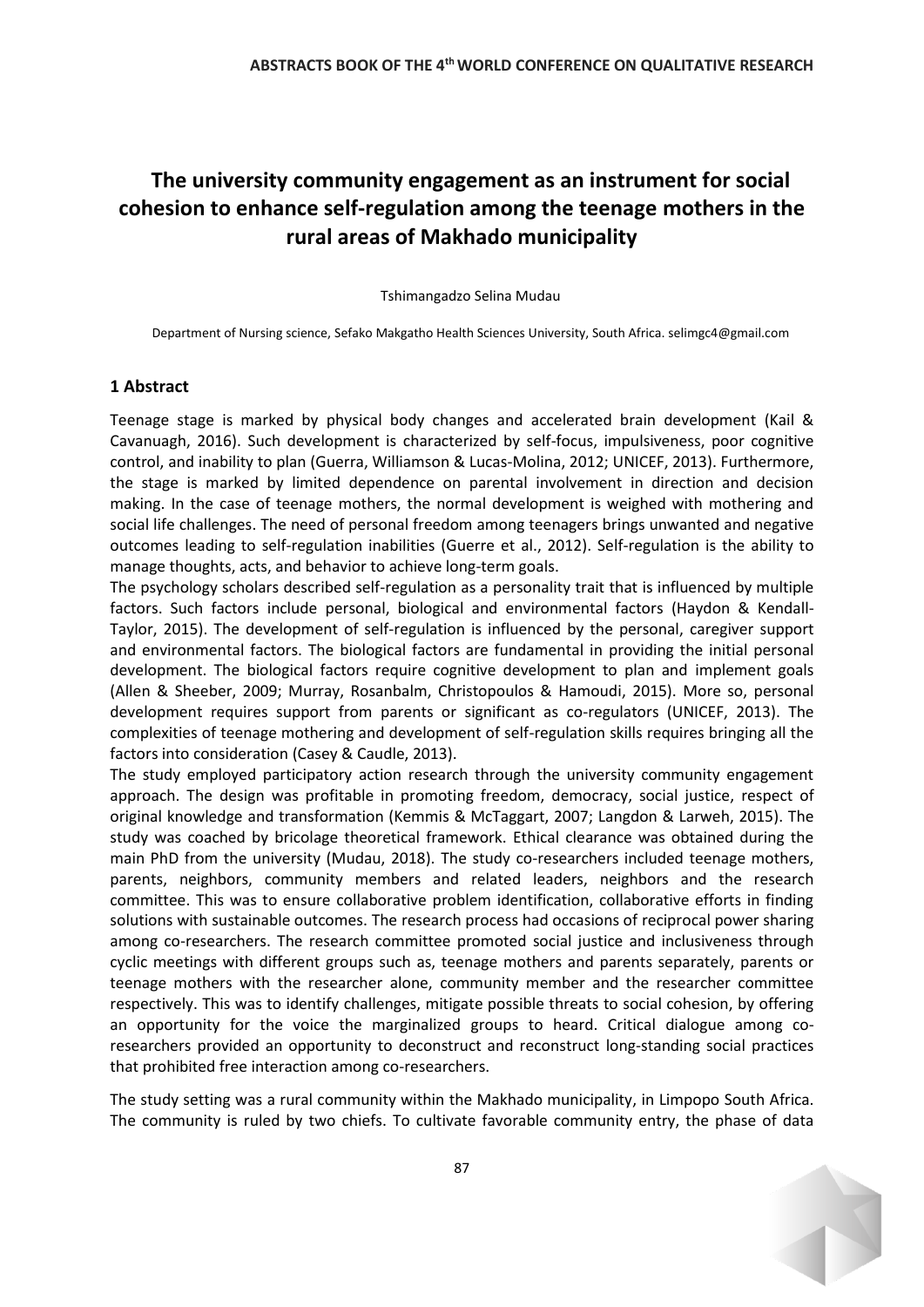## **ABSTRACTS BOOK OF THE 4thWORLD CONFERENCE ON QUALITATIVE RESEARCH**

generation was between the two chiefs and the lead researcher. The chiefs agreed to work together to establish a common platform to share resources in finding solutions on enhancing self-regulation among teenage mothers. This cascaded to phase two of data generation in general community meeting at the respective chief's kraal. This was an uncommon scene among community members. To enhance trust and equity, a research team was democratically elected from both groups under each leadership. The research teams' brainstorming session identified challenges such as lack of teamwork among community leaders, poor communication between adults and teenage mothers, isolations and marginalization of teenage mothers, lack of goal setting and planning among teenage mothers.

The third phase was facilitated by the research team through a series of meetings, telephonic conversations, focused group discussions and general community meetings to generate further data. Through the multi-methods, multi-paradigm approach of bricolage provided the needed world-views to conduct the study. Parallel meetings were held among community leaders, general teenagers, a group of teenage mothers, parents and boys only. As a methodological bricoleur I facilitated tinkering through multiple data generation methods to enhance social cohesion aimed at enhancing self-regulation among teenage mothers (Senyard, 2015). Among others, critical ethnography was used to enhance critical dialogue to obtain deeper meaning of observed actions, behavior, spoken words and practices. Co-researchers critically asked questions among each to obtain answers on observed disconnecting social practices.

Departing away from the positivist power-laden approach, the study ensured social justice by including the voice, perceptions, preferences and knowledge of teenage mothers to create their own solutions and experiment on them. A spiral of meetings identified solutions such as general teenagers' meeting, teenage mothers meeting, use of local school for meeting, playing of indigenous games to enhance unity among adults and teenage mothers. Furthermore, teenage mothers only meeting was aimed at promoting freedom and privacy among the marginalized group. Progressively, a conducive environment was created to enhance integration of parents and teenage mothers. Parents and teenage mothers shared their experience, personal judgements that led to isolation, emotional challenges, and estranged relationship among each other.

Data were analyzed through critical discourse analysis (CDA) (Van Dijk, 1993). Social and textual discursive practices were critically deconstructed to enhance mutual understanding. Critical dialogue facilitated deconstruction of language and cultural barriers that were misunderstood by teenage mothers. In the same manner, co-researchers recreated commonly understood and socially appreciated practices. More so, co-researchers engaged in critical dialogue to reconstruct social practices that perpetuated marginalization and self-regulation disabilities among teenage mothers.

On the other hand, community leaders ensured continuous monitoring and support of the study by encouraging members to attend and providing resources for meetings. Findings were that through the participatory action research community members developed shared vision to find solutions to enhance self-regulation among teenage mothers. The marginalized teenage mothers were encouraged to vent frustrations that originated from their homes and the community at large. The transformative effect of community engagement is that co-researchers acknowledged their own shortcomings and were willing to address them. The success of the strategy was evidenced by teenage mothers' free willingness to cascade lessons to others in the community. In conclusion the community engagement approach proved to be the vital instrument to address multiple emergent problems. The instrument catalyzed social cohesion, mutual understanding, reciprocal respect and sustainable transformation. The approach is recommended for complex problems to enhance sustainable co-owned solutions.

**Keywords:** self-regulation, social cohesion, community engagement,